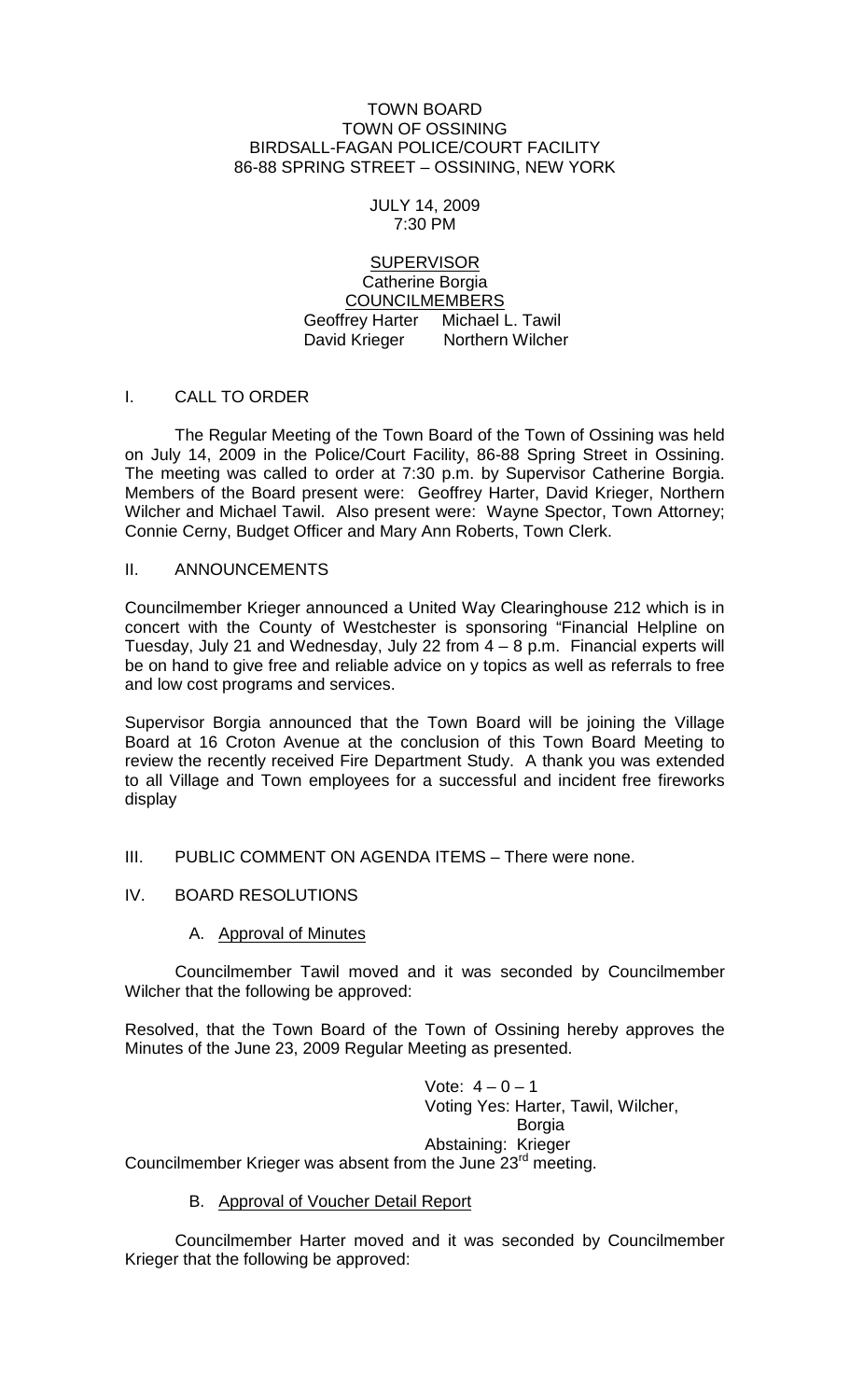Resolved, that the Town Board of the Town of Ossining hereby approves the Voucher Detail Report dated July 14, 2009 in the amount of \$226,599.31.

### Motion Carried: Unanimously

## C. Sewers – Approval of North State Road Sewer District Extension Ann McCudden – 98A Morningside Drive

Councilmember Wilcher moved and it was seconded by Councilmember Krieger that the following resolution be approved:

Whereas, a Petition for the extension of the North State Road Sewer District located at 98A Morningside Drive in the Town of Ossining, Westchester County, New York, dated June 3, 2009, has been presented to the Town Board by Ann McCudden, and

Whereas, an Order was duly adopted by the Town Board on June 9, 2009 reciting the filing of said Petition, the boundaries of the proposed sewer extension, the improvements proposed and the cost thereof, and specifying June 23, 2009 at 7:30 pm in the Police/Court Facility, 86-88 Spring Street, Ossining, New York as the date, time and place where the said Board would hold a Public Hearing to consider the Petition and to hear all persons interested in the subject matter thereof concerning the same, and

Whereas, such Order was duly posted and published as required by law, and

Whereas, a public hearing on the matter was duly held by the Town Board on June 23, 2009, where discussion of the matter was had and all persons interested were given the opportunity to be heard, and

Whereas, pursuant to Section 194 (6) of the Town Law, the approval of the State Comptroller is not required since the entire burden of the financing of the proposed extension is to be borne by the Petitioner, and there is to be no financing to be borne by the Town of Ossining, the North State Road Sewer District, or any prior extensions thereof;

Now, Therefore, Be It Resolved (a) that the Petition is signed and acknowledged as required by law; (b) that all the property and property owners within the proposed extension are benefited thereby; (c) that all the property and property owners benefited thereby are included and (d) that it is in the public interest to grant the relief sought; and it is further

Resolved, that the Extension of the North State Road Sewer District located at 98A Morningside Drive in the Town of Ossining, Westchester County, New York, as proposed in the Petition, be and the same is hereby approved, and that the said sewer district extension include the property as described in the said Petition; and it is further

Resolved, that the Town Clerk shall, within ten (10) days after adoption of this Resolution, file certified copies thereof in duplicate in the Office of the State Department of Audit and Control at Albany, New York, and record a certified copy in the Office of the Clerk of the County of Westchester.

The question being put, the roll was called with the following result:

| Councilmember Geoffrey Harter Voting  |        | Yes |
|---------------------------------------|--------|-----|
| <b>Councilmember David Krieger</b>    | Votina | Yes |
| Councilmember Northern Wilcher Voting |        | Yes |
| <b>Councilmember Michael Tawil</b>    | Voting | Yes |
| Supervisor Catherine Borgia           | Voting | Yes |

The resolution was thereupon declared duly adopted.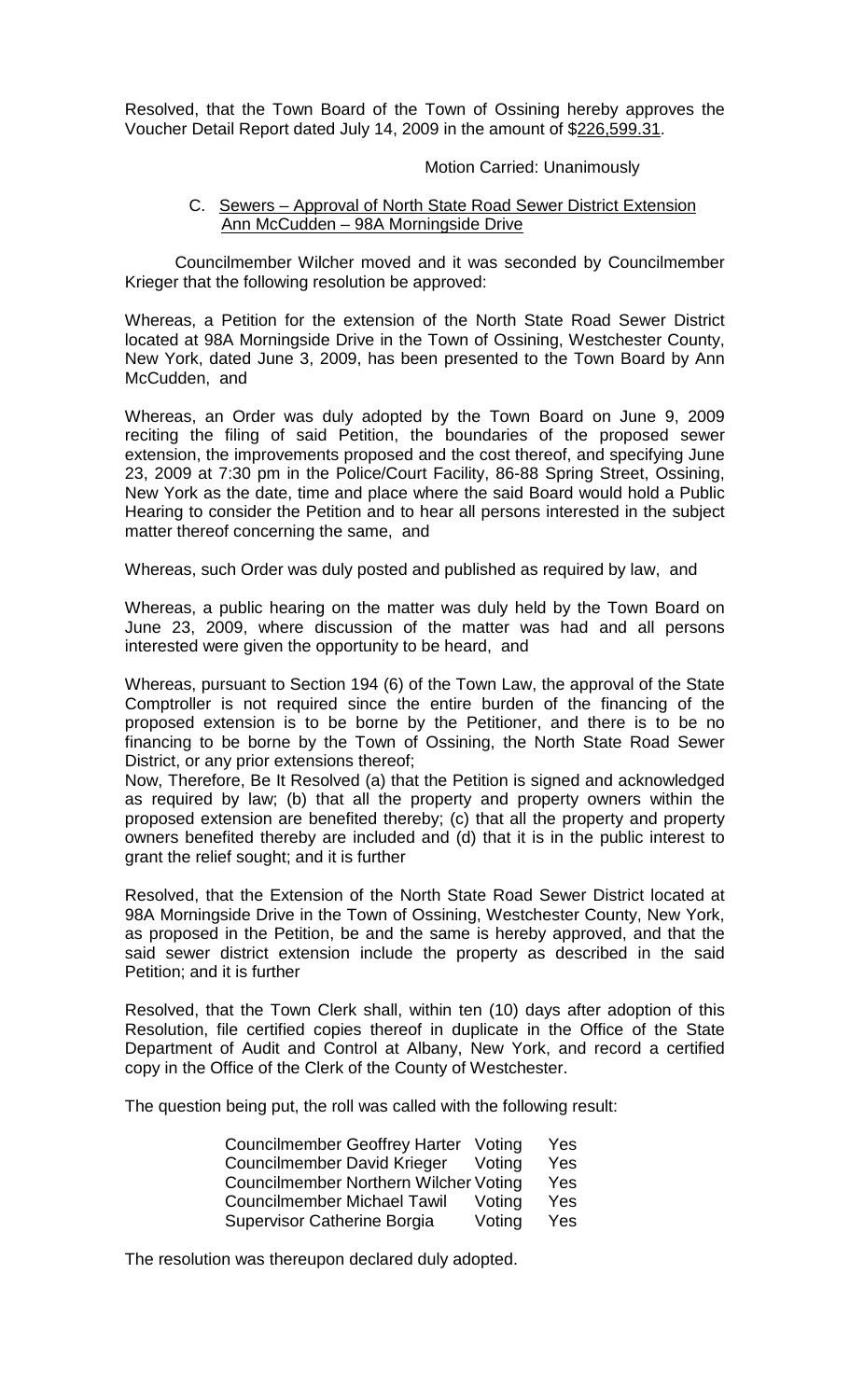## D. Calling for a Public Hearing – Introductory Local Law 2 of 2009 Amending the Zoning Ordinance

Councilmember Harter moved and it was seconded by Councilmember Tawil that the following resolution be approved:

Resolved, that a public hearing be held before the Town Board of the Town of Ossining at the Police/Court Facility, 86-88 Spring Street, Ossining, on July 28, 2009 beginning at 7:30 pm to consider Introductory Local Law 2 of 2009 which would amend the Zoning Ordinance (Chapter 200) of the Town of Ossining to change the zoning of the easterly portion of the property located at 513 North State Road currently zoned R-30 One-Family Residential District to GB General Business District.

Motion Carried: Unanimously

#### E. REVISED CERTIORARI SETTLEMENT Briar Oaks Condominium vs. Town of Ossining

Councilmember Tawil moved and it was seconded by Councilmember Wilcher that the following resolution be approved:

WHEREAS, on February 10, 2009, the Town Board passed a resolution to correct the individual unit assessments on the tax assessment rolls of the Town of Ossining for Briar Oaks Condominium; and

WHEREAS, the February 10, 2009 resolution contained errors with respect to unit assessment figures, which errors have been corrected in this revised resolution; and

WHEREAS, proceedings pursuant to Article 7 of the Real Property Tax Law of the State of New York were instituted by, Petitioner, Briar Oaks Condominium, against the Town of Ossining to review the tax assessments made on Petitioner's property located on Chappaqua Road in the Town of Ossining, and designated on the tax assessment map of the Town of Ossining as Section 90.19 Block 2 , Lots 13./0012 through 13./0026; for assessment years 2008, which proceedings are now pending in the Supreme Court of the State of New York, County of Westchester, under Index Nos. 21434/08; and

WHEREAS, the above Petitioner has agreed to a compromise and settlement of such proceedings, subject to the approval of the Town Board, correcting and reducing the assessed valuation of its real property and improvements, as follows**:**

| <b>Unit Number</b> | <b>Original Assessment</b> | <b>Corrected Assessment</b> |           |
|--------------------|----------------------------|-----------------------------|-----------|
|                    |                            |                             | Reduction |
| 353-12             | 16,400                     | 13,268                      | 3,132     |
| 353-15             | 17,500                     | 12,688                      | 4,812     |
| 353-16             | 18,900                     | 13,703                      | 5197      |
| 353-21             | 18,300                     | 13,268                      | 5,032     |
| 353-22             | 17,220                     | 16,385                      | 835       |
| 353-23             | 17,900                     | 12,978                      | 4,922     |
| 353-24             | 22,600                     | 12,485                      | 10,115    |
| 353-25             | 20,500                     | 14,863                      | 5,637     |
| 353-26             | 22,600                     | 16,385                      | 6,215     |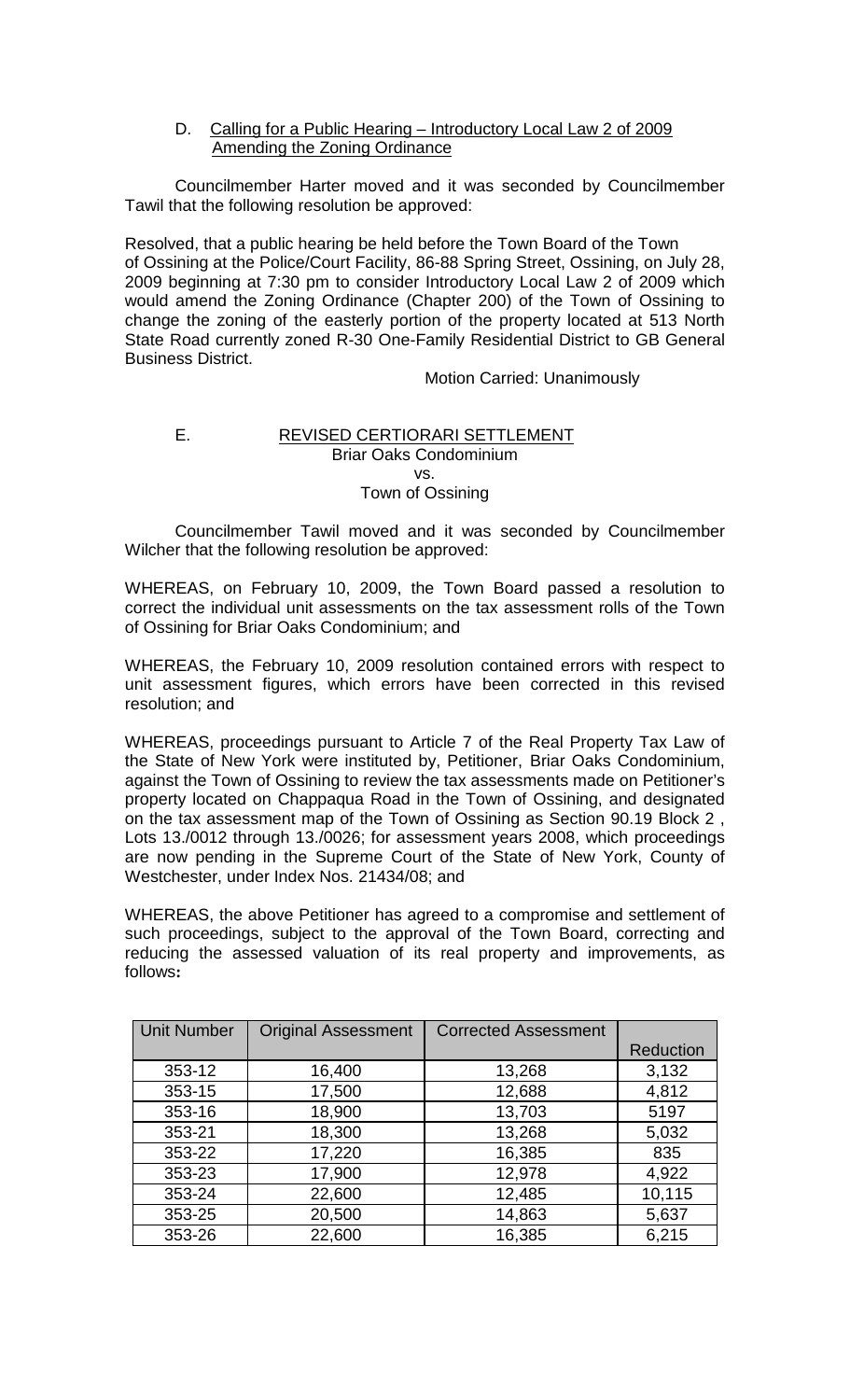WHEREAS, the Town Board, upon the recommendation of the Assessor, concurred in by the Town Attorney, finds the proposed settlement appropriate and in the best interest of the Town of Ossining; now therefore it is

RESOLVED that settlement of the proceedings, on the terms set forth herein, is hereby accepted and approved, subject to the approval of the Supreme Court, Westchester County, wherein such proceedings are pending; and it is further

RESOLVED that the Town Attorney is hereby authorized and directed to procure and execute any documents necessary to effectuate such settlement; and it is further

RESOLVED, that the Assessor is authorized and directed to make the changes and corrections to the individual unit assessments on the tax assessment rolls of the Town of Ossining, which will be ordered pursuant to the Consent Judgment to be entered in accordance with the terms of this settlement, and the Receiver of Taxes is authorized and directed to process and pay the refund of Town of Ossining taxes estimated to be \$433.51, which will be ordered pursuant to consent judgment.

Motion Carried: Unanimously

#### F. CERTIORARI SETTLEMENT TRUMP NATIONAL GOLF CLUB, LLC VS. TOWN OF OSSINING

Councilmember Wilcher moved and it was seconded by Councilmember Krieger that the following resolution be approved:

WHEREAS, proceedings pursuant to article 7 of the Real Property Tax Law of the State of New York were instituted by, Petitioner, Trump National Golf Club, LLC, against the Town of Ossining to review the tax assessments made on Petitioner's property located on Shadow Tree Lane in the Town of Ossining, and designated on the tax assessment map of the Town of Ossining as section 98.14, block 1, lot 1, for the assessment years 2007 and 2008, which proceedings are now pending in the supreme court of the State of New York, County of Westchester, under index nos. 20385/07 and 21939/08, and

WHEREAS, the petitioner has agreed to a compromise and settlement of such proceedings, subject to the approval of the Town Board, discontinuing the proceeding for 2007, and correcting and reducing the assessed valuation of its real property and improvements, for 2008, as follows:

| <b>Original Assessment</b>           | 1,779,975 |
|--------------------------------------|-----------|
| <b>Corrected Assessment</b>          | 808,000   |
| Reduction in Assessment 971,975, and |           |

WHEREAS, the Town Board, upon the recommendation of the Assessor, concurred in by the Town Attorney, finds the proposed settlement appropriate and in the best interest of the Town of Ossining; now therefore it is

RESOLVED, that settlement of the proceedings, on the terms set forth herein, is hereby accepted and approved, subject to the approval of the Supreme Court**,**  Westchester County, wherein such proceedings is pending as well as approval by the Briarcliff Manor School District; and it is further

RESOLVED, that the Town Attorney is hereby authorized and directed to procure and execute any documents necessary to effectuate such settlement, and it is further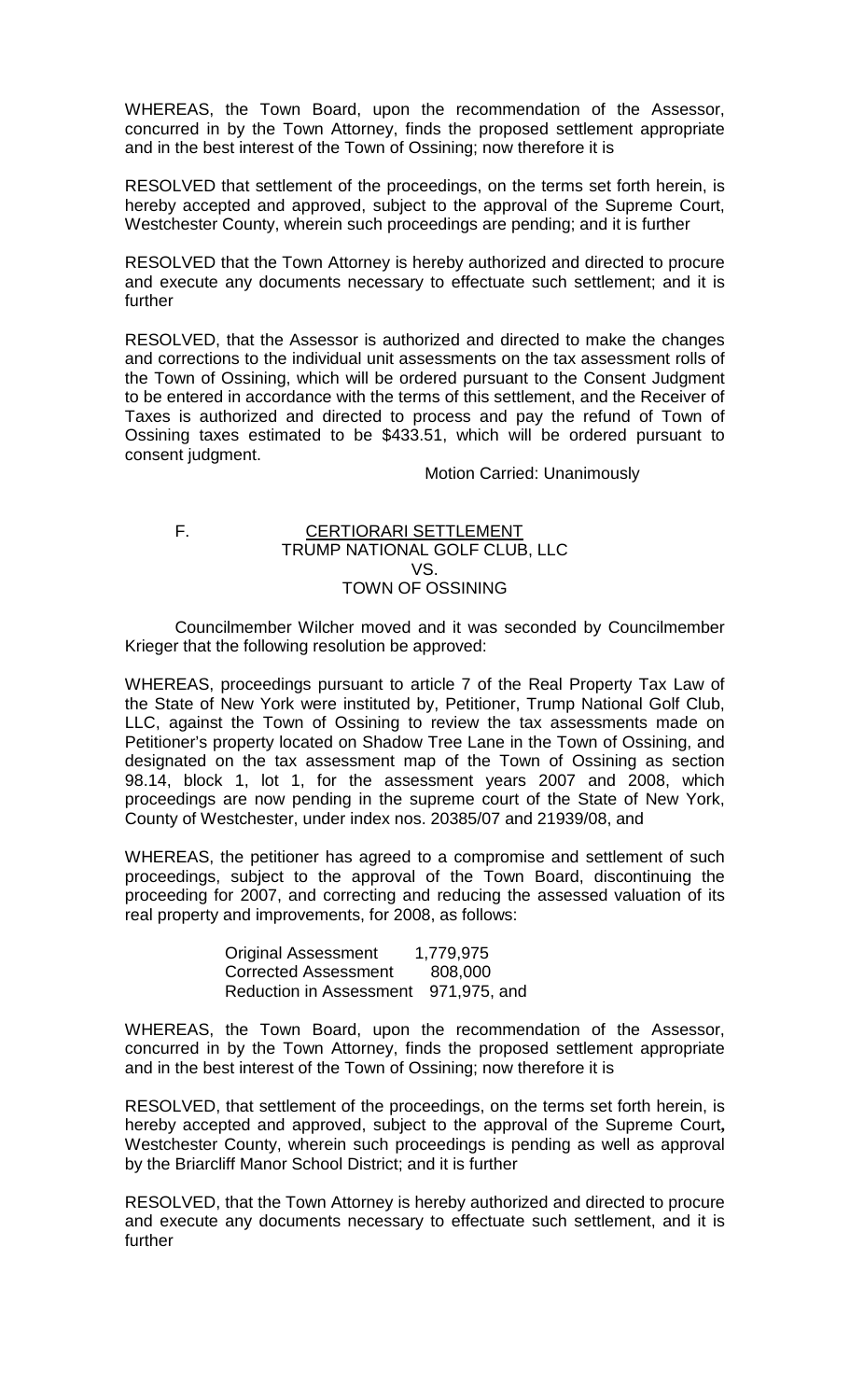RESOLVED, that the Assessor is authorized and directed to make the changes and corrections to the assessment on the tax assessment roll of the Town of Ossining, which will be ordered pursuant to the consent judgment to be entered in accordance with the terms of this settlement, and the Receiver of Taxes is authorized and directed to process and pay the refund of Town of Ossining taxes estimated to be \$9,180.71, which will be ordered pursuant to consent judgment.

#### Motion Carried: Unanimously

#### G. CERTIORARI SETTLEMENT TRUMP BRIARCLIFF MANOR DEVELOPMENT, LLC VS. TOWN OF OSSINING

Councilmember Harter moved and it was seconded by Councilmember Krieger that the following resolution be approved:

WHEREAS, proceedings pursuant to article 7 of the Real Property Tax Law of the State of New York were instituted by, Petitioner, Trump Briarcliff Manor Development, LLC, against the Town of Ossining to review the tax assessments made on petitioner's property located on Shadow Tree Lane in the Town of Ossining, and designated on the tax assessment map of the Town of Ossining as section 98.14, block 1, lot 1/0017 through 1/0087, for the assessment year 2008, which proceeding is now pending in the supreme court of the State of New York, County of Westchester, under index no. 21942/08, and

WHEREAS, the petitioner has agreed to a compromise and settlement of such proceeding, subject to the approval of the Town Board, correcting and reducing the total assessed valuation of its real property and improvements, for 2008, as follows:

| <b>Total Original Assessment</b>     | 773,103      |
|--------------------------------------|--------------|
| <b>Total Corrected Assesment</b>     | 302,979      |
| <b>Total Reduction in Assessment</b> | 470,124, and |

correcting and reducing the individual unit assessments as per the schedule included herein:

#### SCHEDULE OF ASSESSMENT REDUCTIONS ASSESSMENT YEAR 2008

|     | Final      | Reduced    |
|-----|------------|------------|
| Lot | Assessment | Assessment |
|     |            |            |
| 17  | \$8,293    | \$3,250    |
| 18  | \$7,533    | \$2,952    |
| 19  | \$9,039    | \$3,542    |
| 20  | \$5,800    | \$2,273    |
| 21  | \$7,005    | \$2,745    |
| 22  | \$11,073   | \$4,340    |
| 23  | \$11,073   | \$4,340    |
| 24  | \$7,005    | \$2,745    |
| 25  | \$9,039    | \$3,542    |
| 26  | \$7,533    | \$2,952    |
| 27  | \$8,293    | \$3,250    |
| 28  | \$8,858    | \$3,471    |
| 29  | \$8,097    | \$3,173    |
| 30  | \$16,791   | \$6,580    |
| 31  | \$7,570    | \$2,967    |
| 32  | \$11,638   | \$4,561    |
| 33  | \$11,638   | \$4,561    |
| 34  | \$7,570    | \$2,967    |
| 35  | \$9,604    | \$3,764    |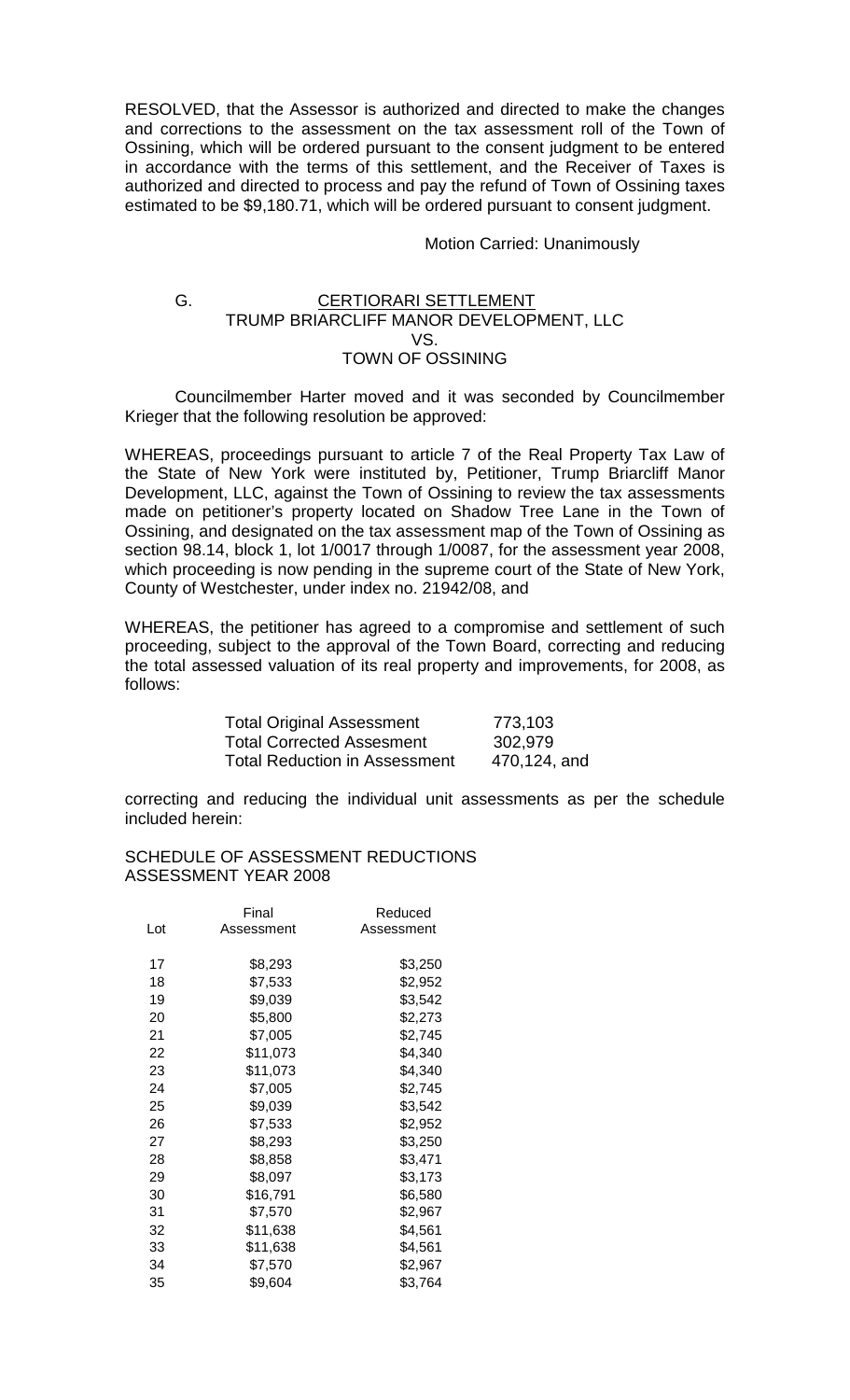| 36 | \$8,097   | \$3,173   |
|----|-----------|-----------|
| 37 | \$8,858   | \$3,471   |
| 38 | \$9,612   | \$3,767   |
| 39 | \$8,851   | \$3,469   |
| 40 | \$17,544  | \$6,875   |
| 41 | \$8,323   | \$3,262   |
| 42 | \$12,391  | \$4,856   |
| 43 | \$12,391  | \$4,856   |
| 44 | \$8,323   | \$3,262   |
| 45 | \$10,357  | \$4,059   |
| 46 | \$8,851   | \$3,469   |
| 47 | \$9,612   | \$3,767   |
| 48 | \$15,826  | \$6,202   |
| 49 | \$7,916   | \$3,102   |
| 50 | \$10,546  | \$4,133   |
| 51 | \$9,491   | \$3,720   |
| 52 | \$8,105   | \$3,176   |
| 53 | \$12,052  | \$4,723   |
| 54 | \$12,052  | \$4,723   |
| 55 | \$8,105   | \$3,176   |
| 56 | \$9,491   | \$3,720   |
| 57 | \$14,696  | \$5,759   |
| 58 | \$16,391  | \$6,424   |
| 59 | \$8,482   | \$3,324   |
| 60 | \$11,111  | \$4,354   |
| 61 | \$10,057  | \$3,941   |
| 62 | \$8,670   | \$3,398   |
| 63 | \$12,617  | \$4,945   |
| 64 | \$12,613  | \$4,943   |
| 65 | \$8,670   | \$3,398   |
| 66 | \$10,057  | \$3,941   |
| 67 | \$15,261  | \$5,981   |
| 68 | \$17,145  | \$6,719   |
| 69 | \$9,235   | \$3,619   |
| 70 | \$11,865  | \$4,650   |
| 71 | \$10,810  | \$4,236   |
| 72 | \$9,423   | \$3,693   |
| 73 | \$13,370  | \$5,240   |
| 74 | \$9,423   | \$3,693   |
| 75 | \$13,370  | \$5,240   |
| 76 | \$10,810  | \$4,236   |
| 77 | \$16,015  | \$6,276   |
| 78 | \$18,275  | \$7,162   |
| 79 | \$10,365  | \$4,062   |
| 80 | \$12,995  | \$5,093   |
| 81 | \$11,940  | \$4,679   |
| 82 | \$10,553  | \$4,136   |
| 83 | \$14,500  | \$5,683   |
| 84 | \$14,500  | \$5,683   |
| 85 | \$10,553  | \$4,136   |
| 86 | \$11,940  | \$4,679   |
| 87 | \$17,145  | \$6,719   |
|    | \$773,103 | \$302,979 |

WHEREAS, the Town Board, upon the recommendation of the Assessor, concurred in by the Town Attorney, finds the proposed settlement appropriate and in the best interest of the Town of Ossining; now therefore it is

RESOLVED, that settlement of the proceeding, on the terms set forth herein, is hereby accepted and approved, subject to the approval of the Supreme Court, Westchester County, wherein such proceeding is pending as well as approval by the Briarcliff Manor School District; and it is further

RESOLVED, that the Town Attorney is hereby authorized and directed to procure and execute any documents necessary to effectuate such settlement, and it is further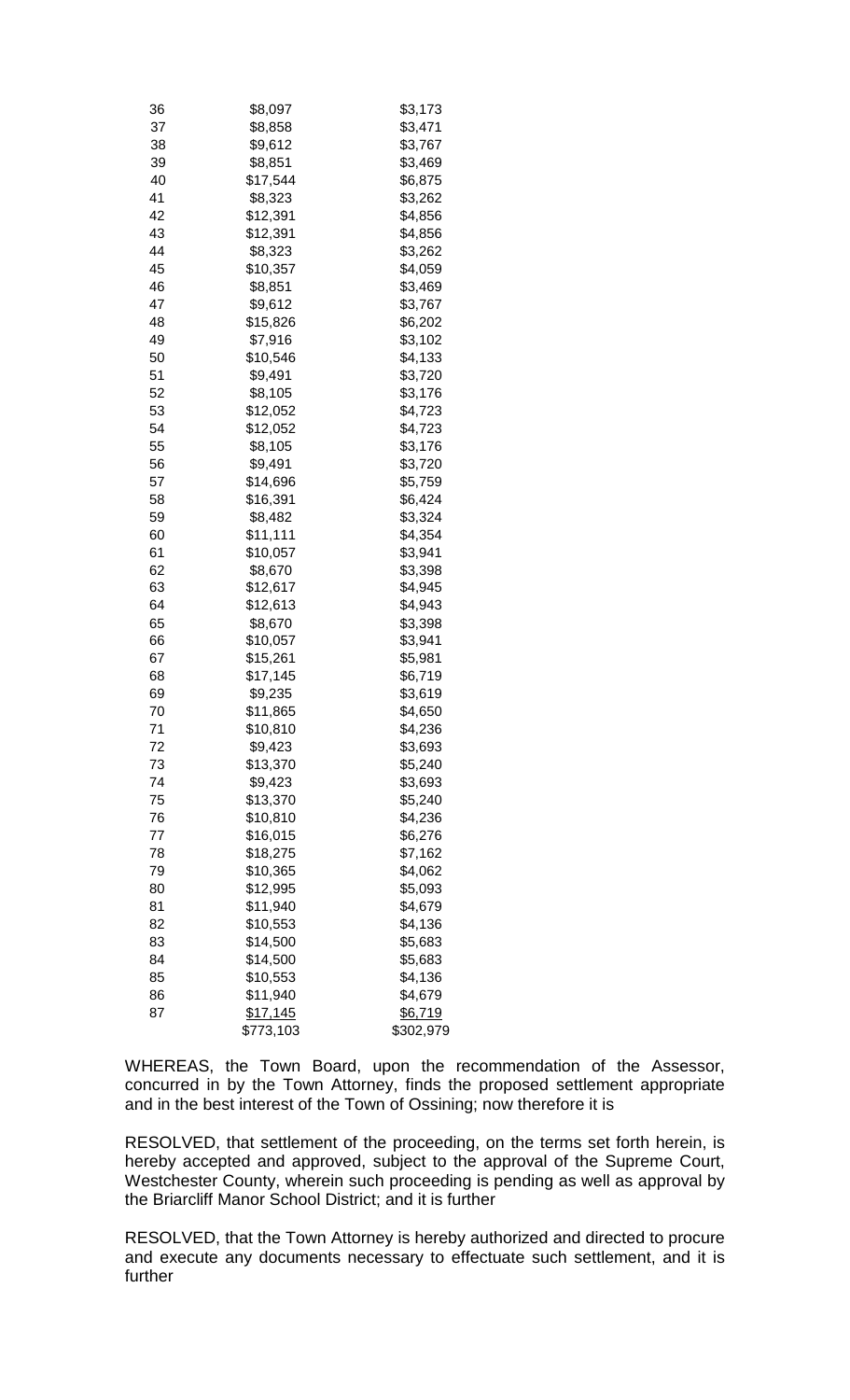RESOLVED, that the Assessor is authorized and directed to make the changes and corrections to the individual unit assessments as per the schedule included herein on the tax assessment roll of the Town of Ossining, which will be ordered pursuant to the consent judgment to be entered in accordance with the terms of this settlement, and the Receiver of Taxes is authorized and directed to process and pay the refund of Town of Ossining taxes estimated to be \$4,440.42, which will be ordered pursuant to consent judgment.

# Motion Carried: Unanimously

### H. Police Department-Vehicle Lease Agreement

Councilmember Krieger moved and it was seconded by Councilmember Wilcher that the following resolution be approved:

Resolved, that the Town Board of the Town of Ossining hereby authorizes the Supervisor to sign an agreement with Ford Motor Credit Company, Dearborn Michigan to lease a 2009 Ford Crown Victoria at a cost of \$6,673.73 per year for four years. After the lease has been satisfied, the Town may purchase the vehicle for \$1.00.

### Motion Carried: Unanimously

## I. Teamsters-Stipulation of Settlement

Councilmember Krieger moved and it was seconded by Councilmember Wilcher that the following resolution be approved:

Resolved, that the Town Board hereby ratifies and approves the Stipulation between Anthony Bernardo, the Town and Local 456, I.B.T.; and be it further

Resolved, that the Town Board hereby authorizes the Town Supervisor to execute the Stipulation on its behalf.

> Vote:  $4 - 1 - 0$ Voting Yes: Harter, Krieger, Wilcher Borgia Voting No: Tawil

### J. Teamsters-Stipulation of Settlement

Councilmember Harter moved and it was seconded by Councilmember Wilcher that the following resolution be approved:

Resolved, that the Town Board hereby ratifies and approves the Stipulation between Mario Velardo, the Town and Local 456, I.B.T.; and be it further

Resolved, that the Town Board also acknowledges that this stipulation includes the reclassification of civil service titles for the Parks & Recreation employees; and be it further

Resolved, that the Town Board hereby authorizes the Town Supervisor to execute the Stipulation on its behalf.

Motion Carried: Unanimously

### K. Town Property- Declaring Surplus Vehicles and Equipment

Councilmember Tawil moved and it was seconded by Councilmember Wilcher that the following resolution be approved: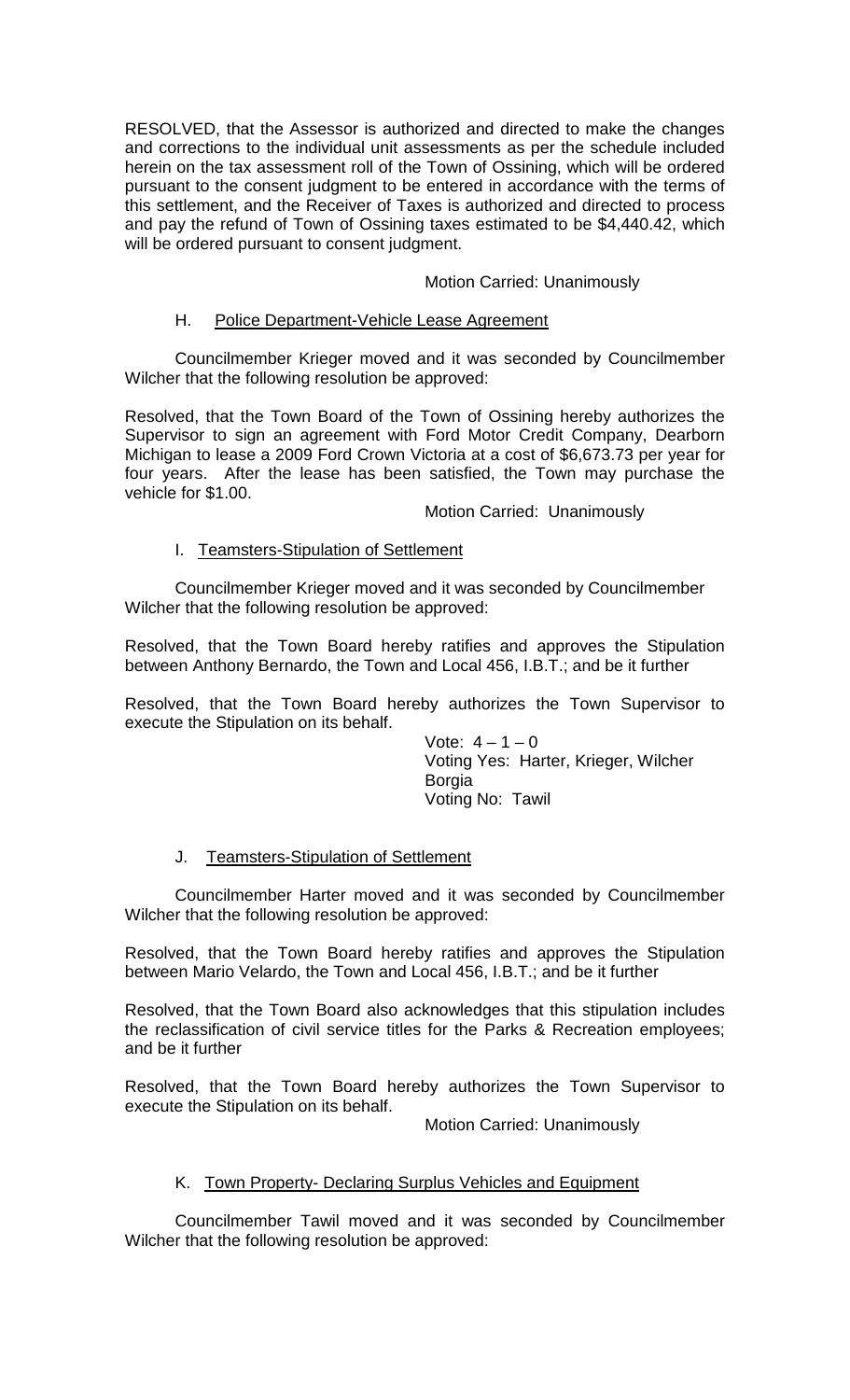Resolved, that the Town Board of the Town of Ossining hereby declares the following office equipment and vehicles as surplus to be sold via the best offer made by proposals submitted to the Town Clerk, 16 Croton Avenue, Ossining, no later than August 7, 2009. If no sale is able to be made, the equipment and vehicles can be disposed. The surplus consists of:

EQUIPMENT MODEL/SERIAL # HP Office Jet Fax/Copier Kyocera Copier FS C5016N ABQ 3902859 RICOH Fax Machine-1160L M1700 (4) Window Unit Air Conditioners HP Business Inkjet 2200 SG07811026 HP Laserjet 6MP USB6030686 Gateway Computer E3200 Mini Desktop Mav E 3200 500 DSNC Computer Tower KN8218609 Gateway Monitor U700301 M1E2JB121130 Gateway Monitor 700-069EV Gateway Keyboard SN Q9011A1174 **Gateway Tower** Multi-purpose table (3) 14" XGA Color Monitors J51246734, 46758,46740 Canon Fax Phone B45 UZF13507 Data General Terminal & Keyboard GO346578 Epson Data Printer LQ-1070

1999 Chevrolet 3500 Dump Truck VIN # 1GBJK34R2XF088179 1996 Chevrolet Pick-up 3500 VIN # 1GCHK34R2TE249687<br>1998 Ford Expedition VIN # 1FMPU18L5WLB31158

VIN # 1FMPU18L5WLB31158

Motion Carried: Unanimously

# L. Retirement-Deputy Town Clerk

Councilmember Tawil moved and it was seconded by Councilmember Krieger that the following resolution be approved:

Resolved, that the Town Board of the Town of Ossining hereby accepts, with regret, the retirement of Constance Evans as Deputy Town Clerk, effective July 31, 2009.

Motion Carried: Unanimously

# V. MONTHLY REPORTS – June, 2009

Councilmember Wilcher moved and it was seconded by Councilmember Tawil that the reports for the month of June, 2009 from Town Clerk and Police Department be received and filed.

Motion Carried: Unanimously

# VI. CORRESPONDENCE TO BE RECEIVED AND FILED

Councilmember Krieger moved and it was seconded by Councilmember Tawil that the following correspondence be received and filed:

1. June, 2009 Helicopter Log from General Electric.

Motion Carried: Unanimously

VII. VISITOR RECOGNITION